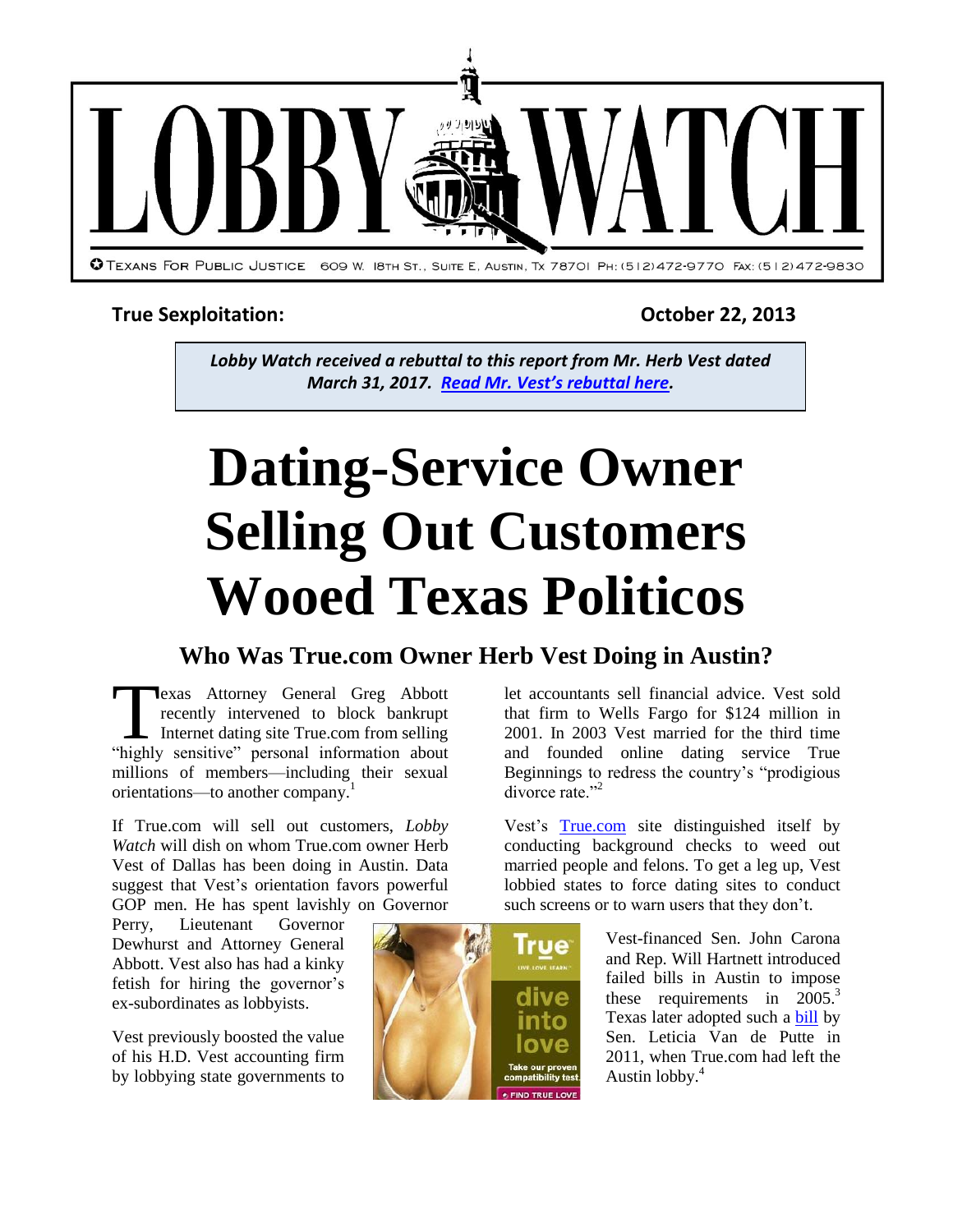The \$27,500 that General Abbott collected from Vest in 2004 and 2005 did not prevent him from trying to block True.com's sale of personal data eight years later. On the other hand, a more aggressive defender of consumers might have moved sooner than Abbott did.

True.com attracted millions of customers by vastly outspending competitors on racier Internet ads. The ads featured voluptuous women exploding out of their undies or blouses with such tag lines as, "It's nice to be naughty," or "Get them while they're hot." Vest told the *New York Times* that he opposes pervert-attracting porn but that "True is in favor of sex."<sup>5</sup>

Potentially of more concern to an attorney general's consumer protection division, True.com automatically generated "winks" to falsely suggest interest in a member by other members. Customers also complained that True.com continued billing them for months after they cancelled the service. These practices triggered a 2007 federal *[class-action lawsuit.](http://dockets.justia.com/docket/texas/txndce/3:2007cv01244/169047/)*<sup>6</sup> It accused True.com of violating Texas' Deceptive Trade Practices Act, which General Abbott has now invoked six years later.

In its Texas Capitol heyday, True.com paid six lobbyists a total of up to \$900,000 to lobby the legislature from 2004 through 2007. True.com's lobby team included two former gubernatorial aides: Billy Phenix and Mike Toomey.

True.com also retained Lara Laneri Keel of the [Texas Lobby Group,](http://info.tpj.org/reports/pdf/Toomey.sharkreport.pdf) which took over Toomey's clients while he was Perry's chief of staff from late 2002 through 2004. Here's where this politically connected dating service gets truly incestuous.

## **Herb Vest & Linda Cerf Contributions Since True Beginnings Began in 2003**

|               | omce True Degminings Degan in 2005           |                           |  |
|---------------|----------------------------------------------|---------------------------|--|
| <b>Amount</b> | <b>Hot Recipient</b>                         | <b>Office Held/Sought</b> |  |
| \$35,000      | David Dewhurst                               | Lt. Governor              |  |
| \$35,000      | <b>Rick Perry</b>                            | Governor                  |  |
| \$27,500      | <b>Greg Abbott</b>                           | <b>Attorney General</b>   |  |
| \$10,000      | <b>Tom Craddick</b>                          | Speaker/House             |  |
| \$5,500       | Will Hartnett                                | House                     |  |
| \$5,000       | John J. Carona                               | Senate                    |  |
| \$5,000       | Dallas Co. GOP Chair<br>Nate Crain           |                           |  |
| \$5,000       | <b>Troy Fraser</b><br>Senate                 |                           |  |
| \$5,000       | Wallace Jefferson                            | <b>Supreme Court</b>      |  |
| \$5,000       | <b>Stars Over Texas PAC</b>                  | Speaker Craddick          |  |
| \$2,500       | Phil Johnson                                 | <b>Supreme Court</b>      |  |
| \$2,500       | <b>Florence Shapiro</b>                      | Senate                    |  |
| \$2,500       | *Jesse 'Dale' Wainwright                     | <b>Supreme Court</b>      |  |
| \$2,000       | Jane Nelson                                  | Senate                    |  |
| \$1,000       | *Kip Averitt                                 | Senate                    |  |
| \$1,000       | *Kyle Janek                                  | Senate                    |  |
| \$1,000       | James 'Brian' McCall                         | House                     |  |
| \$1,000       | James R. Pitts                               | House                     |  |
| \$1,000       | John T. Smithee                              | House                     |  |
| \$1,000       | *Burt Solomons                               | House                     |  |
| \$1,000       | Carole K. Strayhorn                          | Comptroller               |  |
| \$1,000       | *Leticia Van De Putte                        | Senate                    |  |
| \$500         | Daniel H. Branch<br>House                    |                           |  |
| \$500         | <b>Helen Giddings</b>                        | House                     |  |
| \$500         | <b>Toby Goodman</b><br>House                 |                           |  |
| \$500         | Linda L. Harper-Brown                        | House                     |  |
| \$500         | Geanie W. Morrison                           | House                     |  |
| \$500         | *Lois W. Kolkhorst                           | House                     |  |
| \$500         | Jodie A. Laubenberg                          | House                     |  |
| \$250         | *Dwayne A. Bohac                             | House                     |  |
| \$250         | Larry Taylor                                 | House                     |  |
| \$100         | Tena T. Callahan                             | District Judge #302       |  |
| \$100         | Patricia 'Lynn' Cherry                       | District Judge #301       |  |
| \$100         | *Dennise Garcia                              | District Judge #303       |  |
| \$100         | David Hanschen                               | District Judge #254       |  |
| \$100         | District Judge #255<br>Lori Chrisman Hockett |                           |  |
| \$100         | District Judge #330<br>Marilea W. Lewis      |                           |  |
| \$160,100     | <b>TOTAL</b>                                 |                           |  |

\* Linda Cerf made these donations (and gave Dewhurst \$10,000).